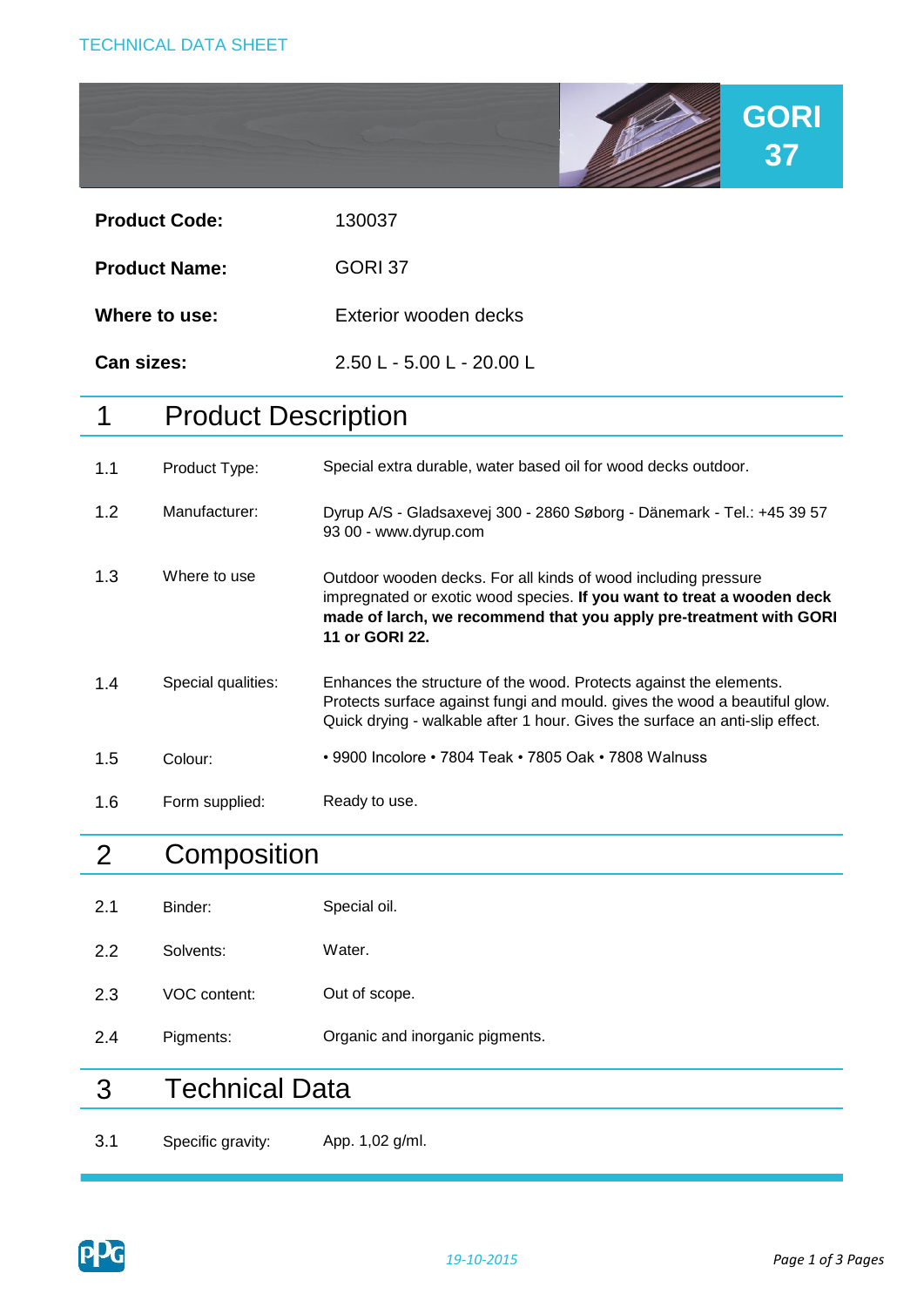|      |                     | <b>GURI 37</b>                                                                                                                                                                                                                                     |
|------|---------------------|----------------------------------------------------------------------------------------------------------------------------------------------------------------------------------------------------------------------------------------------------|
| 3.2  | Viscosity:          | 12 sec. (4 mm/DIN cup).                                                                                                                                                                                                                            |
| 3.3  | Flash point:        | n/a                                                                                                                                                                                                                                                |
| 3.4  | Gloss:              | Matt.                                                                                                                                                                                                                                              |
| 3.5  | Solid content:      | App. 17 w/w% / 16,1 v/v%.                                                                                                                                                                                                                          |
| 3.6  | Odoour:             | Weak.                                                                                                                                                                                                                                              |
| 3.7  | Coverage:           | App.15 $m^2/l$ , depending on the type of wood and the state of substrate.                                                                                                                                                                         |
| 3.8  | Drying time:        | Recoatable: App. 1 hour. Through dry: App. 25 hours - you can walk on<br>the terrace 1 hour after application. Measured at 23 °C and standard<br>humidity of 60%. Deviations may occur at different temperatures, humidity<br>and layer thickness. |
| 3.9  | Weather resistance: | Water repellent.                                                                                                                                                                                                                                   |
| 3.10 | Thinning:           | Do not thin.                                                                                                                                                                                                                                       |
| 3.11 | Storage.            | Store frost free. Keep container firmly closed, dry and out of direct sunlight.                                                                                                                                                                    |
| 3.12 | Shelf life:         | 3 years in unopened container. Limited shelf life after opening.                                                                                                                                                                                   |

## 4 Surface and preparation

| 4.1 | In general: | Stir well before and during application. |
|-----|-------------|------------------------------------------|
|-----|-------------|------------------------------------------|

4.2 Substrate: The surface must be clean, dry and solid.

4.3 Moisture content: Softwood: max 15% - Hardwood: max. 12%. Do not use at temperatures below 5 °C and/or above 80% relative humidity, based on a daily average. Humidity / Moisture content:

## 5 **Treatment**

| 5.1 | Application method: | Apply by brush or spray. Avoid application in direct sunlight.                                                                                                                                                                                                                                                                                                                                                                                                                                                                                       |
|-----|---------------------|------------------------------------------------------------------------------------------------------------------------------------------------------------------------------------------------------------------------------------------------------------------------------------------------------------------------------------------------------------------------------------------------------------------------------------------------------------------------------------------------------------------------------------------------------|
| 5.2 | Pre-treatment:      | The surface must be clean, dry and solid. Clean surface with GORI Deck<br>Cleaner to disinfect visible and non-visible mould and incrustations.<br>Remove visible incrustations by scrubbing the surface with a brush. Rinse<br>with clean water. If the wood is very dirty, you can use a high-pressure<br>cleaner with moderate pressure. New and untreated wood should be<br>treated against rot and fungi with GORI 11 or GORI 22. Hardwood and<br>pressure-impregnated wood does not need to receive pre-treatment with a<br>wood preservative. |



**GORI 37**